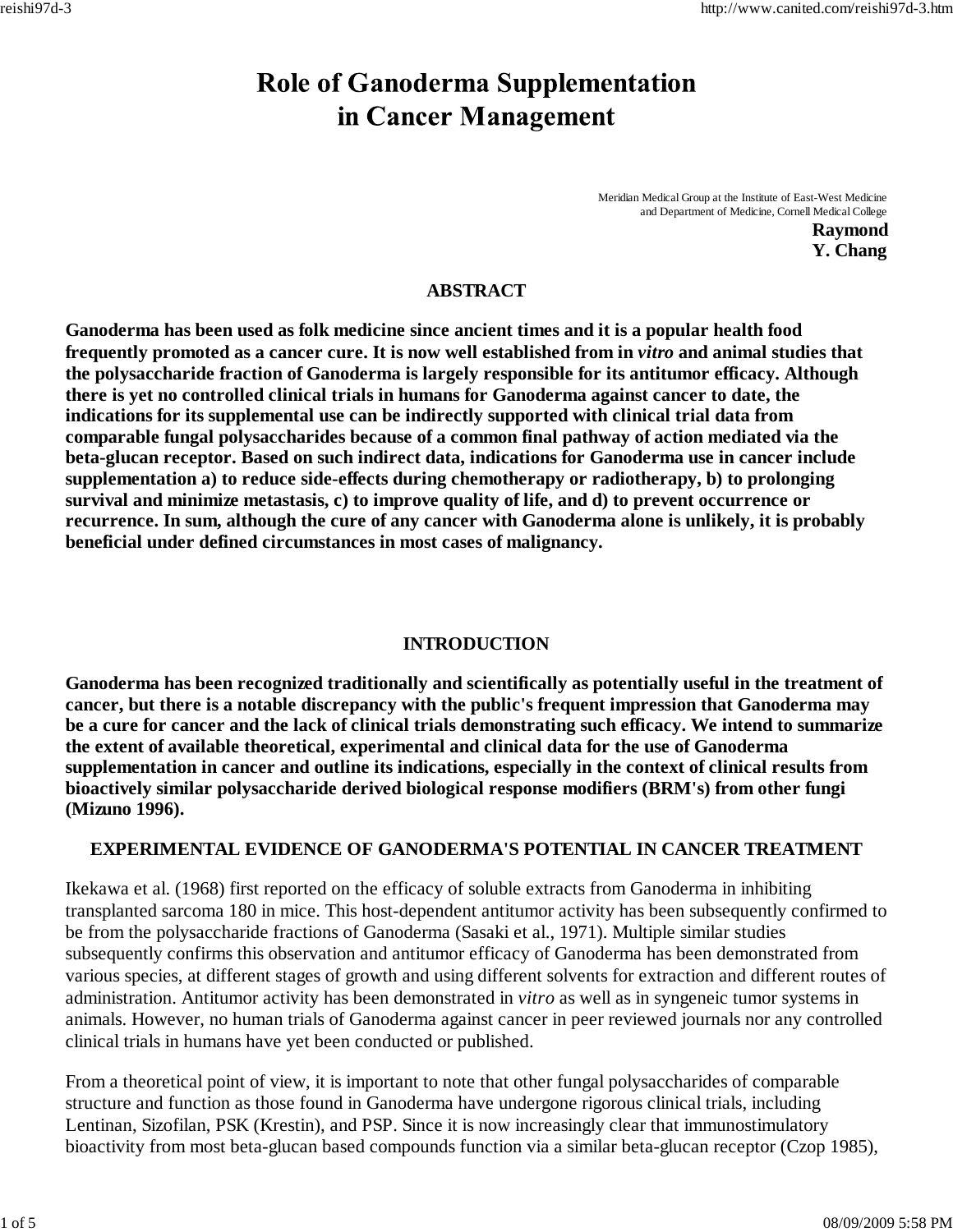it has been possible to hypothesize that Ganoderma polysaccharides should function similarly (Chang, 1996). Clinical effects of various glucan based BRM's should therefore be comparable. Results from Lentinan, Sizofilan, PSK and PSP human trials demonstrated the efficacy of these glucan BRM's in prolonging survival in recurrent or advanced gastric and colon cancer, lung cancer and gynecologic cancers. Data from such bioactively comparable compounds all suggest improved quality of life or survival for cancer patients may be possible with Ganoderma supplementation.

### **INDICATIONS AND EVIDENCE SUPPORTING THE USE OF GANODERMA SUPPLEMENTATION IN CANCER**

Whilst some efficacy of Ganoderma in cancer is undoubted, it remains important to specify the various indications and cite the evidence to support its use. This can be discussed under four different circumstances:

> A. As a supplement during chemotherapy or radiotherapy to reduce side-effects such as fatigue, loss of appetite, hair loss, bone marrow suppression and risk of infection. There are studies demonstrating Ganoderma's efficacy against fatigue (Yang 1994), hair loss (Miyamoto et al. 1985), and bone marrow suppression (Jia et al. 1993) and the presence of similar clinical evidence for other glucan BRM's applied in the setting of cancer chemotherapy or radiotherapy (Shi 1993) lends further support to the supplementation of Ganoderma in combination with cytotoxic cancer therapies. The recommended dose should be in the range of five to ten grams of fruiting body or equivalent per day (Chang 1994).

> B. As a supplement for cancer patients to enhance survival and reduce likelihood of metastasis. While only anecdotal data exists that Ganoderma supplementation may enhance survival of cancer patients, this survival advantage has been demonstrated for a number of comparable glucan BRM'S. Specifically, Lentinan use in advantage at 1, 2, 3 and 4 years in a randomized control trial (Taguchi 1987). Sizofilan given together with chemotherapy enhanced survival of cervical cancers irrespective of stage in a prospective randomized controlled trial (Inoue et al. 1993), significantly enhanced survival ( $P < .01$ ) in lung cancer patients (Honma 1982) and improved five year survival of head and neck cancer from 73.4 to 86.7% was noted in another small study (Kimura et al. 1994). More appropriate for comparison to Ganoderma is perhaps and PSK or PSP, which are orally administered. Mitomi et al. (1994) found significantly improved survival and disease-free survival  $(P=0.013)$  in resected colorectal cancer given PSK supplementation over three years when compared to control in a multi-center randomized controlled trial. In an animal model, Ganoderma has been demonstrated to effectively prevent metastasis (Lee 1984), and these results are comparable to those of Lentinan (Suga 1994). Other glucan BRM's have been demonstrated to effectively prevent or suppress pulmonary metastasis of methylcholanthrene-induced sarcomas, human prostate cancer DU145M, and lymphatic metastasis of mouse leukemia P388 (Kobayashi et al. 1995). The recommended dose should be five to ten grams or more of fruiting body or equivalent per day, with a linear enhancement in efficacy expected up to 30 grams per day (Chang 1994).

> C. As a supplement for cancer patients to improve quality of life. Again, only anecdotal information exists for Ganoderma in this situation but other oral glucan derivatives such as PSP has been found to be useful in improving quality of life in cancer patients (Yao 1993). Significantly, Ganoderma supplementation was noted to decrease pain in cancer patients (Kupin 1994). The recommended dose would be five to ten grams of fruiting body or equivalent per day (Chang 1994).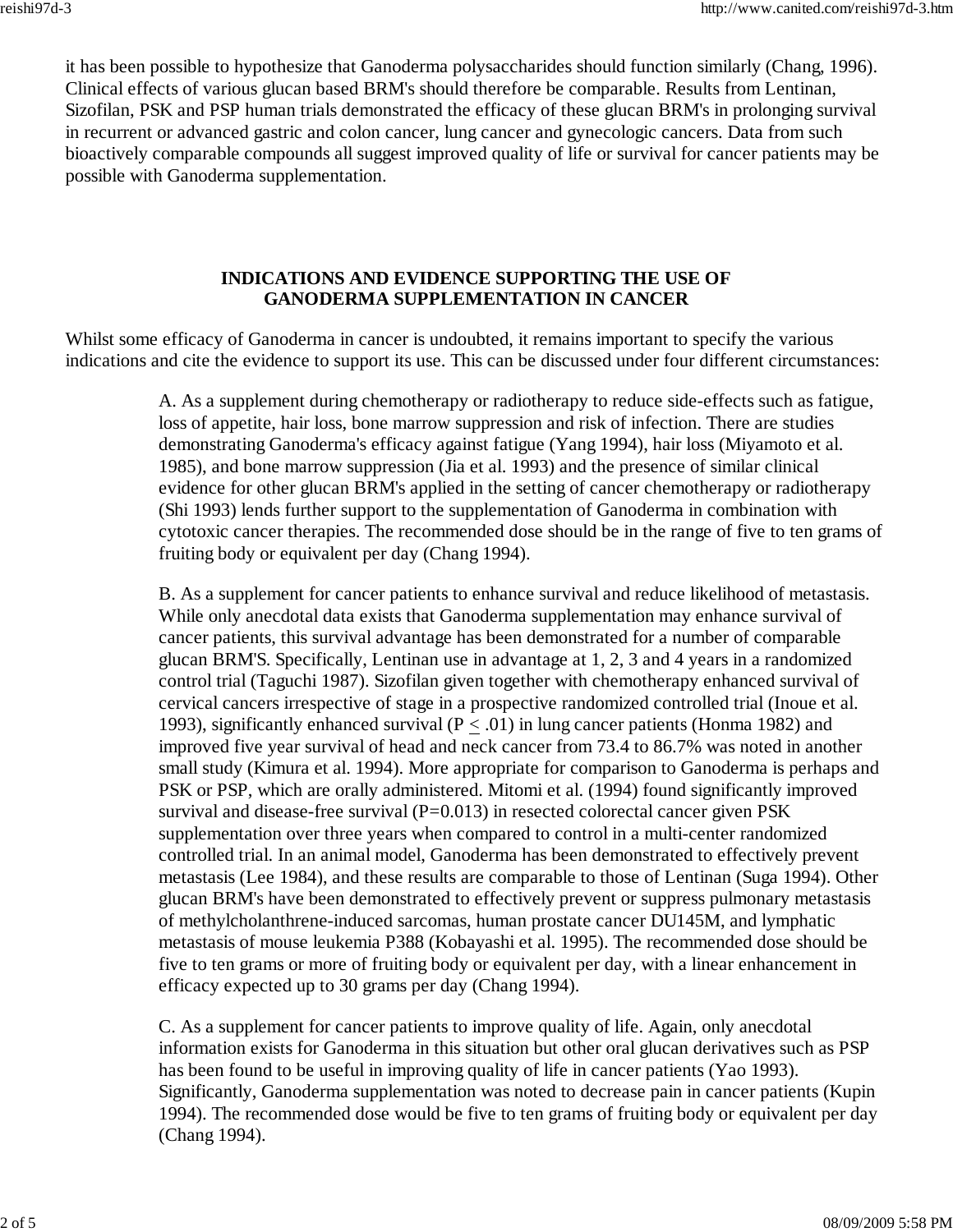D. As a supplement for the prevention of occurrence or recurrence of cancer. Since immune stimulation, especially Natural Killer (NK) and Cytotoxic Lymphocyte (CTL) activation may be effective in the immune prevention of cancer by enhanced immune surveillance (Lotzova 1985), and Ganoderma has been demonstrated to enhance NK and CTL activity when administered orally (Won et al. 1989), it is thus a candidate for prevention of the occurrence or recurrence of cancer. Stavinoha et al. demonstrated the efficacy of Ganoderma in the preventing the progression of microadenomatous growths in animals (Stavinoha 1993), and the efficacy of other glucan BRM's in primary and secondary cancer prevention have been similarly demonstrated in vitro, in vivo and in clinical trials.

## **CONCLUSION**

Although Ganoderma and its derivatives are not pharmaceuticals and have not undergone rigorous clinical trials to be tested against cancer, there is abundant in vitro, animal and indirect clinical evidence to support its supplemental use in cancer. Standardization in bioactive polysaccharide content and dosages will be necessary to assure its rational use, and clinical trials in select cancers with defined endpoints will confirm its efficacy.



**Postdoctoral Training :**

**6/83 to 6/86 Medical Internship and Residency Yale University School of Medicine**

**7/86 to 7/87 Kaiser Foundation Fellow in General Internal Medicine, Cornell Medical College-NewYork Hospital** 

**Academic Appointment ; Faculty Positions**

**7/87 to 1/97 Director, Urgent Care Center, Memorial Hospital, New York** 

**9/95 to present Course Director, Complementary Medicine, Cornell Medical College**

**1/95 to present Associate Professor of Medicine, Cornell Medical College, New York**

**2/97 to present Medical Director, Meridian Medical Group, New York President, Instit. of East-West Medicine, New York**

**Memberships: American College of Physicians. American College of Emergency Physicians. Society of General Internal Medicine. International Clinical Epidemiology Network. New York**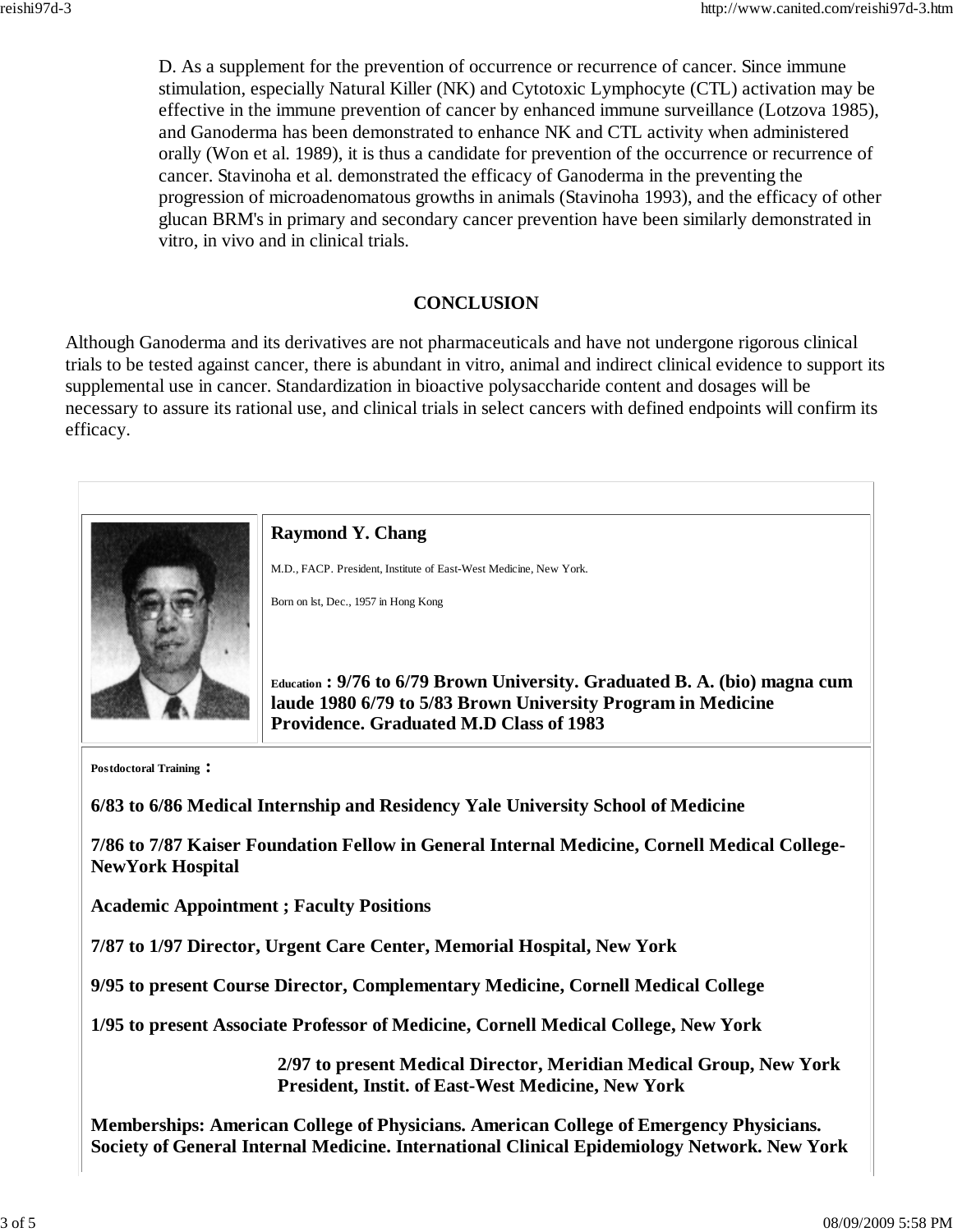**County Medical Society. American Medical Association. Secretary-General, Ganoderma International Research Institute**

**Publications and Presentations**

**- Chang, R. The use of CD4 count to predict hospitalisation in HIV emergencies. In ; Proceedings from the Xth International Conference on AIDS, 1994 August 7-12, Yokohama, Japan. 1994 : PB0080**

**- Chang, R. Limitations and Potential Applications of** *Ganoderma* **and Related Fungal Polyglycans in Clinical Onology (Presentation), at the First International Conference on Mushroom Biology and Mushroom Products. Hong Kong 1993 : 0-6-1 (96). -- Chang, R. Ganoderma Polysaccharides immunologic actions and modes of action. In ; Proceedings from 2nd International Ganoderma Conference, Beijing, China, 1994 . Chang, R. The Central Role of the 8-Glucan Receptor in Orchestrating Anti-tumor, Immunomodulatory, and other Medical Effects of Ganoderma Polysaccharides. In ; Reishi, Mizuno T. and Kim B. K. (eds.). 11 Yang, Seoul, 1996**

**- Chang. R. Limitations and prospects of current clinical Ganoderma Research. 1996 Taipei International Ganoderma Research Conference, Taipei, 1996**

**REFERENCES** 

**Chang, R. (1994).** Effective dose of ganoderma in humans. In Proc. Contributed Symposium 59A,B. 5th Intl. Mycol. Congr., Buchanan PK, Hseu RS and Moncalvo JM (eds), Taipei, p. 101-13.

**Chang, R. (1996).** The Central Importance of the 7 -glucan receptor as the basis of immunologic bioactivy of ganoderma polysaccharides. In Reishi, Mizuno T, Kim BK (eds), II Yang Press, Seoul, p. 177-9.

**Chang, R. (1996).** Potential application of ganoderma polysaccharides in the immunosurveillance and chemoprevention of cancer. In Mushroom Biology and Mushroom Products, Proceedings of the 2nd International Conference, Royse DJ (ed), Penn State U. Press, University Park, p. 153-9.

**Czop, J.K., & Austen, K.F. (1985).** A 7 -Glucan inhabitable receptor on human monocytes, Immunol. 134, 2588-593

**Honma, H., Oshima, S., Watanabe, S. et al. (1982).** Clinical efficacy of schizophyllan (SPG) in treatment of lung cancers. A Randomized controlled study. Haigan 22: 499-512.

Ikekawa, T., Nakanishi, M, Uehara, N., et al. (1968) Antitumor action of some basidiomycetes, especially Phellinus linteus. Gann. 59: 155-157.

**Inoue, M., Tanaka, Y., Sugita, N., et al. (1993)** Improvement of long-term prognosis in patients with ovarian cancers by adjuvant sizofilan immunotherapy: a prospective randomized controlled study. Biotherapy. 6(l):13-8.

Jia, YF., Zhou, XB., Memg, H., and Zhang, LX. Effects of Ling Zhi on hemopoietic system in mice - immunopharmacological study (11). In The research on ganoderma (part I). Zhu S. and Mori M. (eds). Shanghai Med. U. Press, Shanghai, p.284-288.

**Kimura, Y., Tojima, H., Fukase, S., Takeda, K. (1994)** Clinical evaluation of sizofilan as assistant immunotherapy in treatment of head and neck cancer. Acta Oto-Laryngologica - Suppl. 511:92-5.

**Kobayashi, H., Matsunaga, K., Oguchi, Y. (1995)** Antimetastatic effects of PSK (Krestin), a protein-bound polysaccharide obtained from basidiomycetes: an overview. Cancer Epidemiology, Biomarkers & Prevention. 4(3):275-81.

**Kupin, V. (1994)** A new biological response modifier - ganoderma lucidum - and its application in oncology. In Proceedings from the 6th international symposium on ganoderma lucidum. Seoul, II Yang, p.36-37.

**Lee, SS., Chen, FD., Chang, SC., et al. (1984).** In vivo anti-tumor effects of crude extracts from the myeelium of ganoderma lucidum. J. of Chinese Oncology Society 5(3): 22-28.

**Mitomi, T., Tsuchiya, S., lijima, N., et al. (1992).** Randomized controlled study on adjuvant immunochemotherapy with PSK in curatively resected colorectal cancer. Diseases of the Colon & Rectum. 35(2):123-30.

**Miyamoto, T., Abe, T., Hasunuma, K. (1985).** Japan Kokai Tokkyo Koho JP60, 199,810 [85,199.8101 (Cl. A61K7/06). Appl. 84/5,977. 24 Mar 1984.

**Mizuno, T. (1996).** A development of antitumor polysaccharides from mushroom fungi.